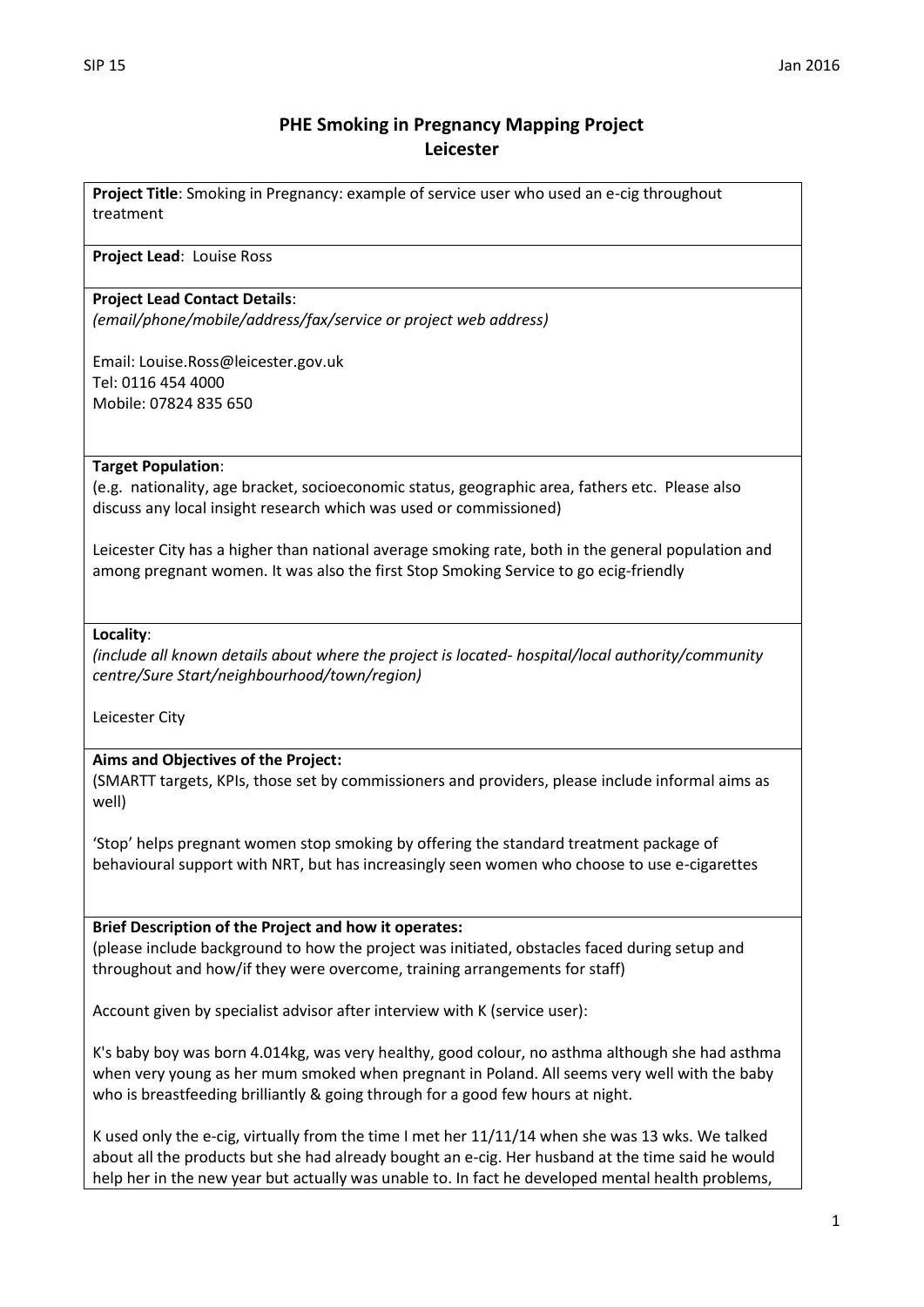and was very difficult throughout her pregnancy but still she didn't smoke. Her 2 daughters 16 & 14 were most supportive.

She used the tank version & 1.8mg which suited her perfectly. At times she used it a lot but she was determined not to go back to smoking.

She was unwilling to use any NRT, so it was the only thing to prevent her smoking during her problems.

In previous pregnancies she was able to stop immediately but this time she struggled until we came to help. It was the support that helped her too as she could ring or text if she had a problem.

Her favourite flavours are blueberry, watermelon & tobacco.

She liked it in her hand all the time although was trying to use it gently & only every couple of hours if she could. Having it near her was most important.

In Poland the kind of help we give is very costly!

She was very worried that she would go back to smoking but felt that whilst she had the e-cig she wouldn't.

She looked on internet about e-cig vaping & it worried her somewhat that it would be bad for baby, but she was pleased that he was content, feeding well, seemingly very healthy.

### **Outcomes:**

*(provide baseline, please also include formal and informal outcomes - e.g. a drop in the number of pregnant smokers, changing attitudes amongst clinical staff,)*

Sometimes women use the e-cig for short periods or in conjunction with NRT; this was the first time we had a service user who used it exclusively throughout pregnancy. However, we are seeing more now, in 2015-16.

#### **Relationship to current evidence base:**

(in particular which evidence was drawn on during the project design?)

We take the view that not smoking is better than smoking

#### **Evaluation**:

*(formal and informal, was it published, if an evaluation has not been carried out please explain why not - funding?)* Numbers too low currently to evaluate

#### **Costs**:

*(revenue and capital, include detail about equipment costs - CO monitors etc)*

Less than the cost of a course of NRT

# **Commissioning arrangements and timescale**

*(is there long term sustainability or was this a short project, please also say who has commissioning responsibility for the project)*